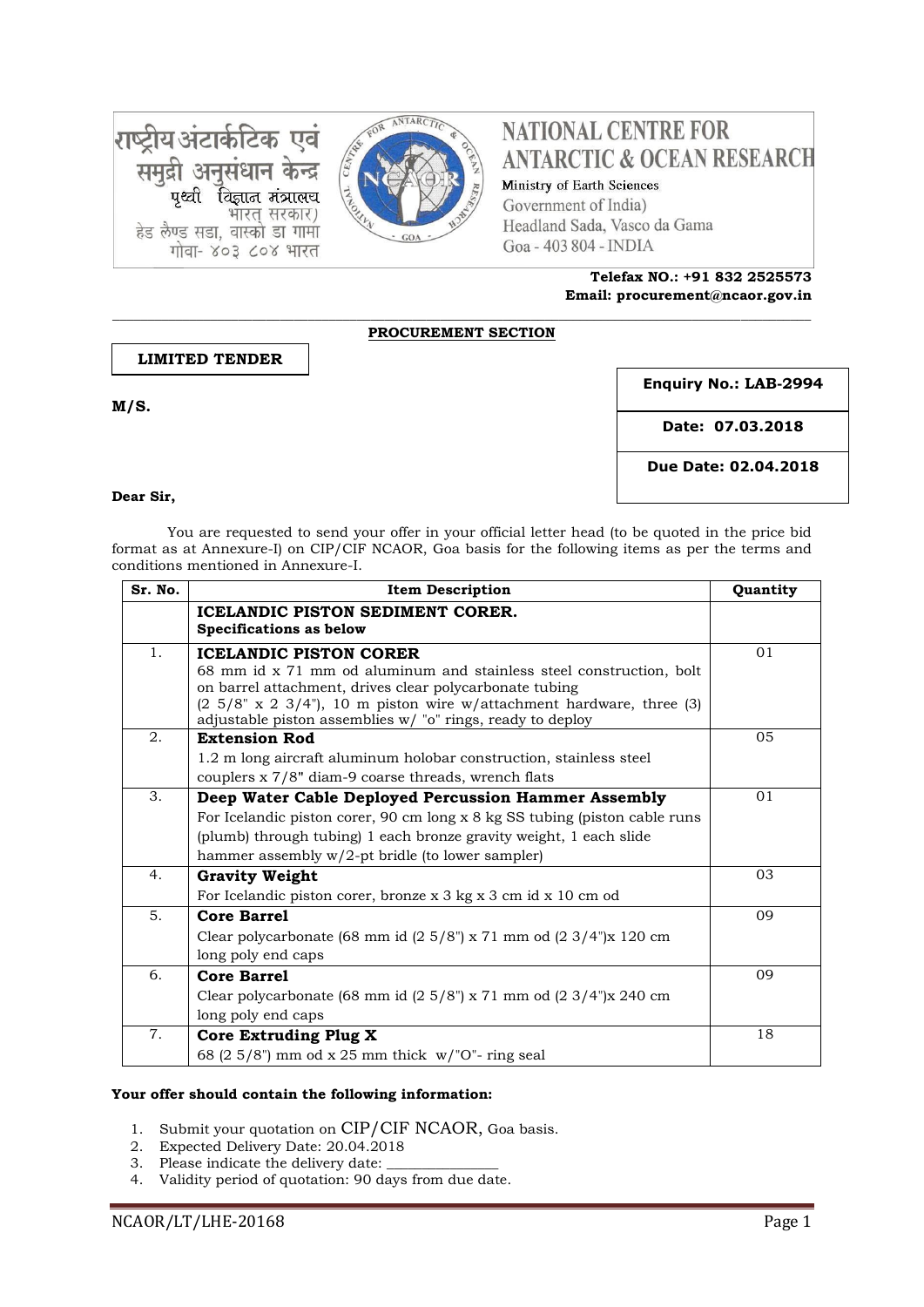- 5. Guarantee/Warranty of the product
- 6. GST if any:
- 7. Specify Brand/Make Model of the quoted item (Catalogue, brochures &leaflets etc. of the quoted item to be enclosed)

#### **Director, NCAOR reserves the right to reject any quotation received without assigning any reasons.**

**Also confirm that "the rates quoted by you are reasonable and lowest charged to any of your customer" .**

> **Yours faithfully, Sd/- Joint Manager (Procurement & Stores) For and on behalf of Director, NCAOR**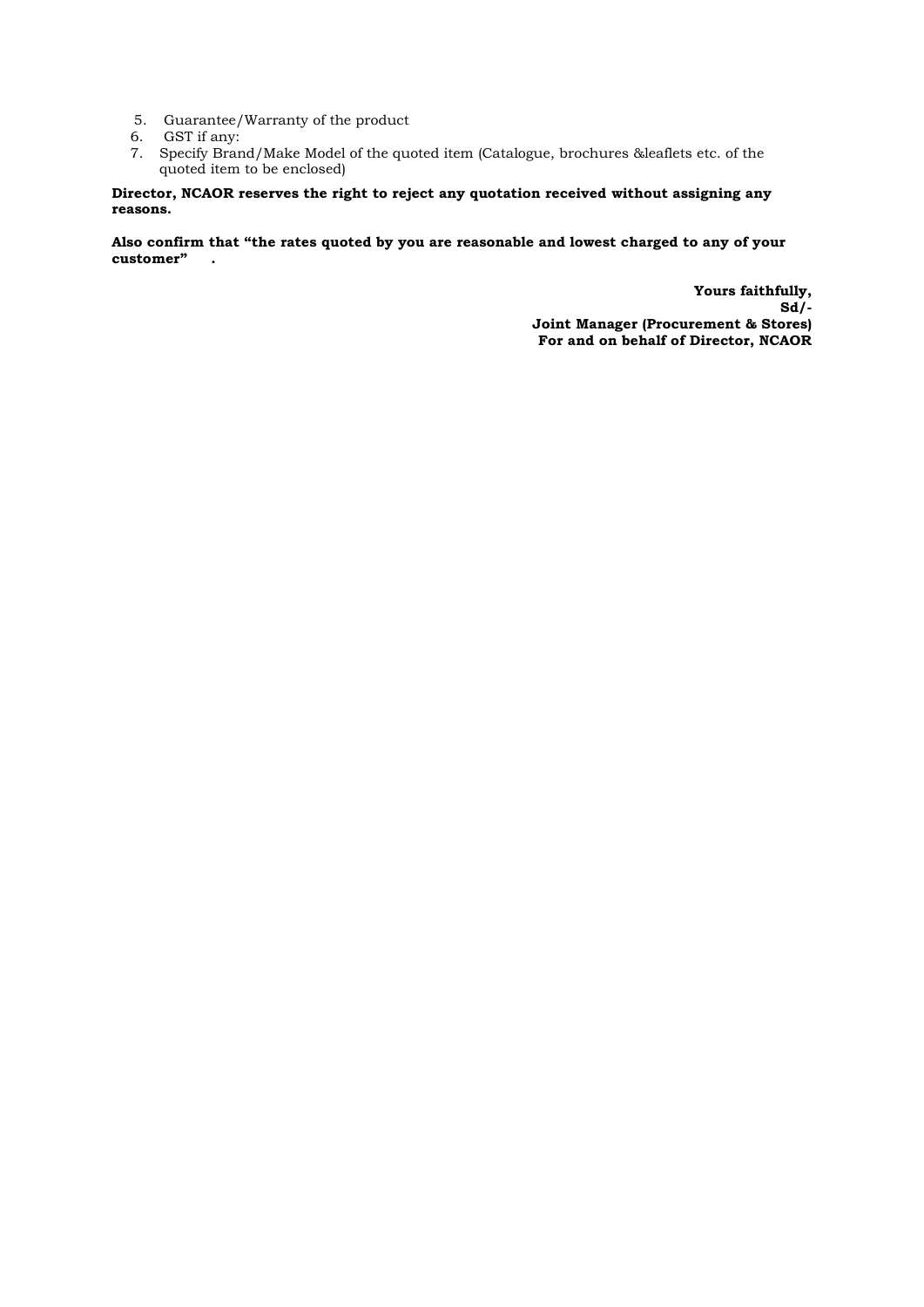### **TERMS AND CONDITIONS FOR SUBMISSION OF TENDER/ENQUIRY.**

1) The National Centre for Antarctic and Ocean Research (NCAOR) invites quotation/sealed tender from the reputed firms for the "**SUPPLY OF ICELANDIC PISTON SEDIMENT CORER"** as per the specifications.

2) The tender should be submitted in sealed covers, super scribing tender for **"SUPPLY OF ICELANDIC PISTON SEDIMENT CORER "** addressed to the Director, National Centre for Antarctic and Ocean Research, Headland-Sada, Vasco-da-Gama, Goa-403 804**.(only for tenders)**

3) **a)**Overwriting and corrections should be attested properly. The bid should be complete in all respects and should be duly signed. **Incomplete and unsigned bids/quotation will not be considered.**

b) Tenderer/supplier should submit tender in sealed cover within due date in their letter head indicating answer to questionnaire of this tender along with all the required documents as required in tender & **TECNO COMMERCIAL COMPLIANCE STATEMENT duly filled in all respect.** 

c) **The tenderer/supplier should quote the price in the price bid format as at Annexure II only**. (if it is two bid system then price bid in the price bid format only should be submitted in separate sealed cover with indicating tender number & bidder name on the cover) Any alteration /modification to the price bid format shall liable for rejection of Bid/quotation. **No price should be mentioned/quoted in the Techno-Commercial bid (applicable for two bid system)**

4) All relevant technical literature pertain to items quoted **with full specifications** (Drawing, if any), information about the products quoted, including brochures if any should accompany the quotation.

5) A list of **reputed clients** to whom the firm has supplied similar items to be furnished along-with the quotation/tender.

The Bidder should furnish the Name and address of the Purchasers placed orders on similar equipment with order No, date, Description and quantity, Date of Supply along with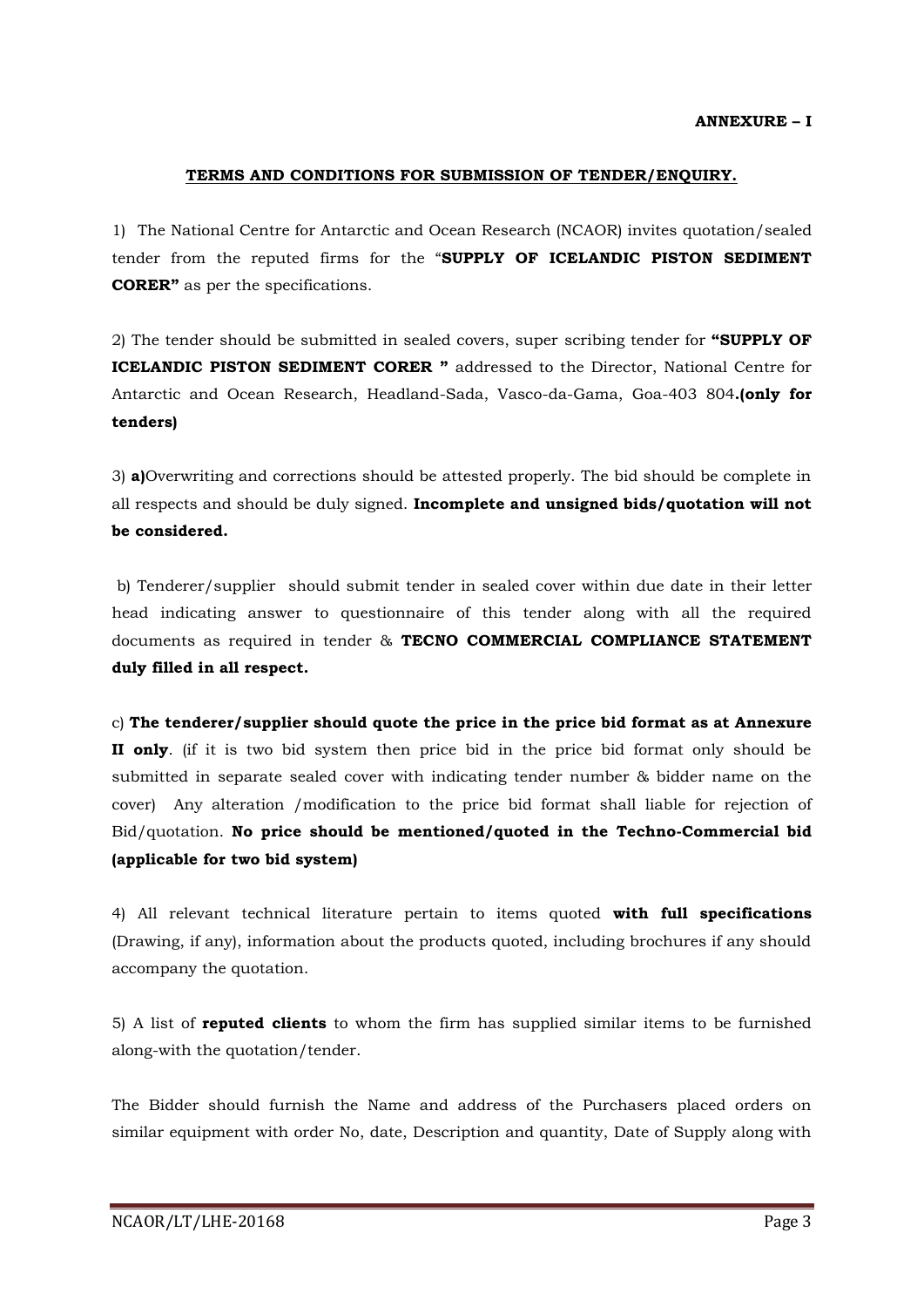Contact person Telephone No, Fax No, and e mail address of Purchaser. The Bidder should enclose copies of Purchase Orders of recent similar supplies to the other customer.

6) Quotation should be **valid for a period of 90 days** from the date of tender opening /date of enquiry due date and the period of delivery required should also be clearly indicated. If the supplier fails to deliver the goods within the time to be agreed upon, for delayed deliveries (wherever applicable) NCAOR reserves the right to **levy liquidated damages** at the rate of 0.5% per week or part their of up to maximum of 5%.

7) The **warranty period** and the kind of **post-warranty support** should be indicated. Warranty shall commence from the date of installation and acceptance of the complete equipment supplied under the Purchase Order / Contract.

8) Please **specify the Make/Brand quoted with full details** and Name of the Manufacturer with address, country of origin and currency in which rates are quoted.

#### 9) **Bid should contain EMD.**

**Bidders** shall submit **EMD** along with their tender, **either By DD** drawn in favor of NCAOR, for a sum of **8,000/-** (Rupees Eight Thousand only) payable at Vasco-da-Gama only **or in the form of a bank guarantee** for a sum of  $\overline{\mathcal{R}}$  8,000/- (Rupees Eight Thousand only) from any reputed bank (scheduled bank) initially valid for 180 days from the date of closing of the tender as per the proforma enclosed (Annexure VII). This bank Guarantee in original shall be submitted along with the bid only.

**Tender without EMD in the envelope containing bid shall be summarily rejected**. The EMD of unsuccessful bidders shall be returned within 30 days of the award of contract.

# **The earnest money will be liable to be forfeited, if the tenderer withdraws or amends, impairs or derogates from the tender if any respect within the period of validity of his tender.**

10) The Purchaser requires that the bidders suppliers and contractors observe the highest standard of ethics during the procurement and execution of such contracts. In pursuit of this policy, the following are defined:

"Corrupt practice" means the offering, giving, receiving, or soliciting, directly or indirectly, of anything of value to influence the action of a public official in the procurement process or in contract execution: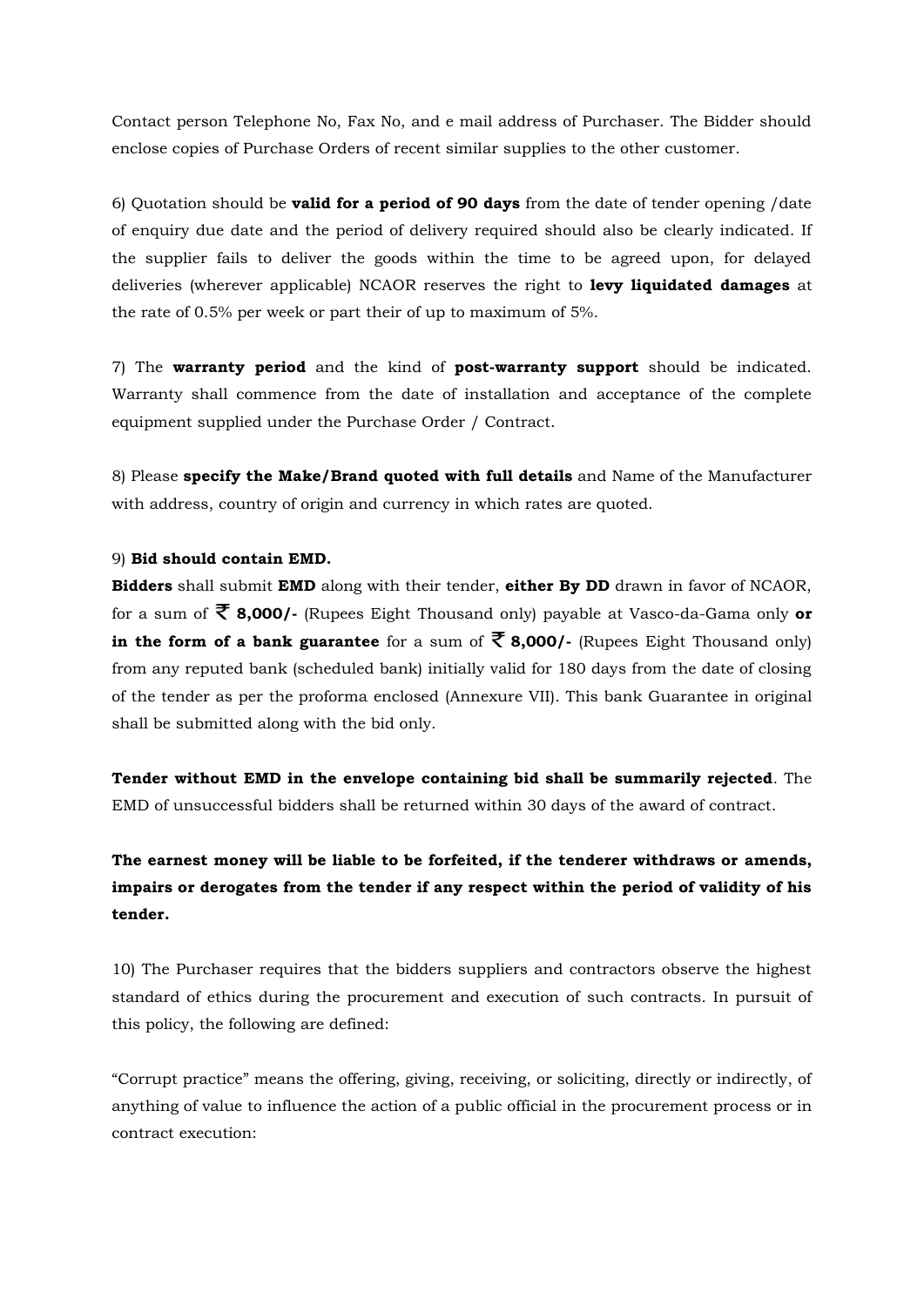"fradulent practice" means a misrepresentation or omission of facts in order to influence a procurement process or the execution of contract;

"collusive practice" means a scheme or arrangement between two or more bidders, with or without the knowledge of purchaser, designed to establish bid prices at artificial, noncompetitive levels; and

"coercive practice: means harming or threatening to harm, directly or indirectly, persons or their property to influence their participation in the procurement process or affect the execution of contract;

The purchaser will reject a proposal for award if it determines that the Bidder recommended for award has, directly or through an agent, engaged in corrupt, fraudulent, collusive or coercive practices in competing for the contract in question; The Decision of Director, NCAOR shall be final and binding.

11) **TECNO COMMERCIAL Compliance Statement:** Equipment's point-by-point comparison/compliance statement with **technical specification** indicated in the tender/enquiry, should be enclosed along with your tender/quotation as well as any other extra features of the equipment be shown separately therein and also **compliance statement for all commercial terms** of the tender (for Techno- commercial bid questionnaire to be attached as per Annexure-III & for Techno-Commercial compliance statement for "**SUPPLY OF ICELANDIC PISTON SEDIMENT CORER "** as per Annexure-V).

12) NCAOR is not entitled to issue form **"C/D**". No Taxes shall be payable by us unless payment of the same is specifically mentioned by the suppliers in their bids and same is legally leviable.

13) To avail duty concessions **Custom Duty** as per Govt. notification 51/96, NCAOR will provide exemption certificates.

14) **Bid/Quotation should contain** all details and specifications, delivery schedule, Warranty, Installation,, Post Warranty, payment term, user-list, details of the price(s) of the item(s). **Any conditional bid/quote shall be rejected.**

15) The Prices shall be quoted in Indian Rupees for offers received within India for Goods manufactured in India: However tender/Quotation should contain item-wise prices including total GST, Charges for Inland Transportation, Insurance and other local services required for the delivering the goods on F.O.R NCAOR GOA.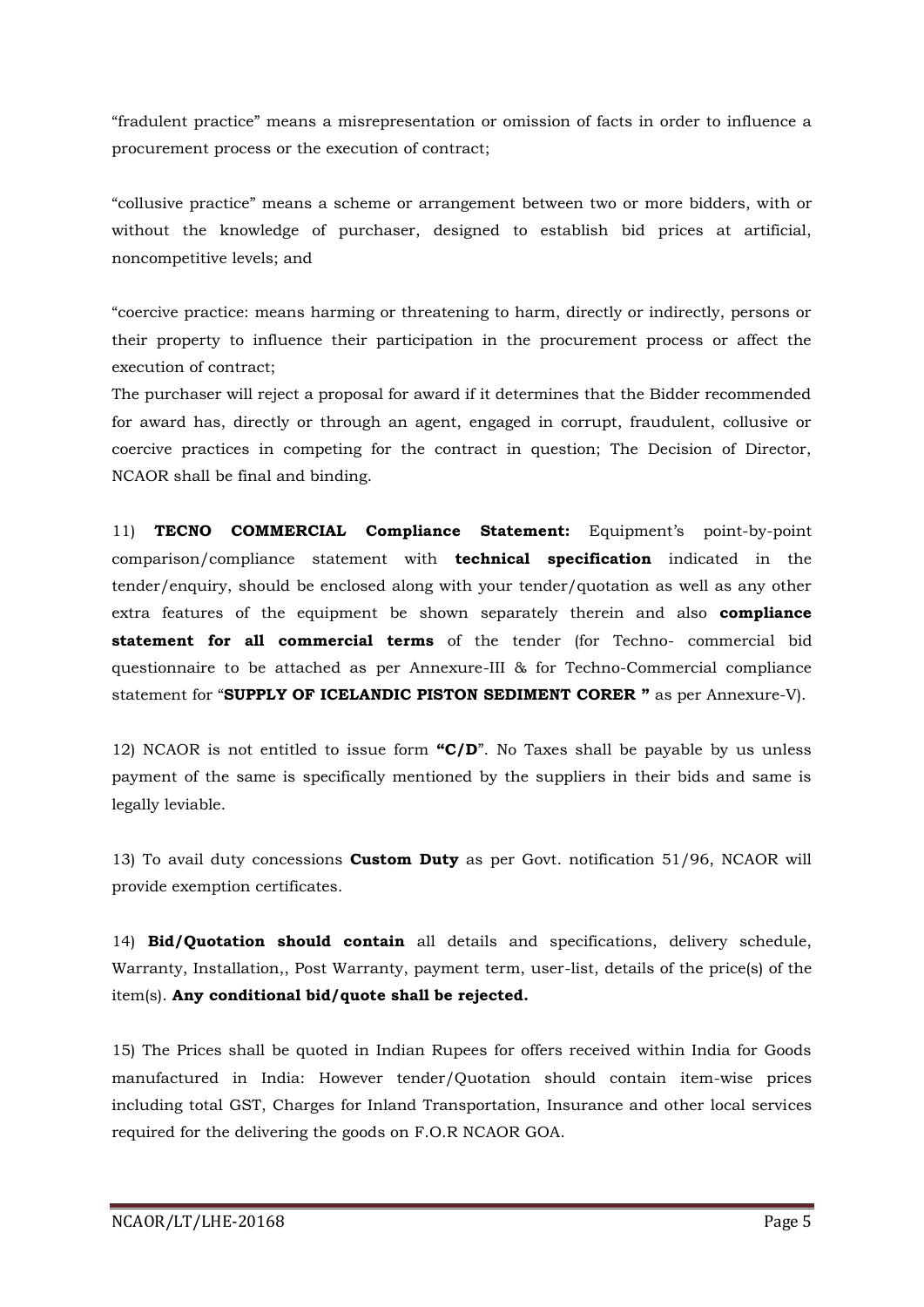16) All quotes in Foreign Currency should be quoted **CIP/CIF Goa, India basis only.** However tender should contain item-wise prices including total FOB price, overall weight & dimensions of the equipment/item and cost of packing forwarding etc. b) **If the bidder to be quoted in Foreign Currency other than CIP/CIF Goa for any reason** then only customs duty after availing duty concessions as per Govt. notification 51/96 will be reimbursed by NCAOR against submission of paid original Bill of Entry to its nominated party in INR against their bill/debit note and all the other cost involved (viz clearance, insurance, transport etc.) to deliver up to FOR NCAOR GOA will be on bidder/supplier account & to be quoted accordingly.

17) A Committee constituted by the Director, NCAOR for the purpose reserves the right to open the bids. Bids will be opened on the date and time mentioned in the tender document in the presence of tenderer.

18) A technical Committee constituted by the Director will assess the product supplied/ for their quality and their conformity to the specifications provided by the firm in their quotations. Any item(s) identified by the Committee to be not as per the specifications or are found to be of inferior quality will be rejected, and the bills towards the supply will not be processed for payment till proper replacements are provided.

19) **The submission of tender/Quotation** shall be deemed to be an admission on the part of the tenderer/supplier, had fully acquainted with the specifications, etc. and no claim other than what stated in the tender shall be paid in the event of award of Purchase Order.

20) **Acceptance of this tender/Quotation** form and submission of the quote within the stipulated time would be treated as:

a) The tenderer/supplier has understood all requirements as described in our Tender/Enquiry document.

b) Acceptance to provide/establish all the facilities mentioned in our tender/Enquiry without any price escalation, if the tenderer/supplier finds it necessary to add any hardware or software or any other materials during implementation.

c) Agreeing to execute order to the satisfaction of NCAOR or its authorized representatives within the stipulated time.

21) NCAOR will not be liable for any obligation until such time NCAOR has communicated to the successful bidder of its decision to release the Purchase Order.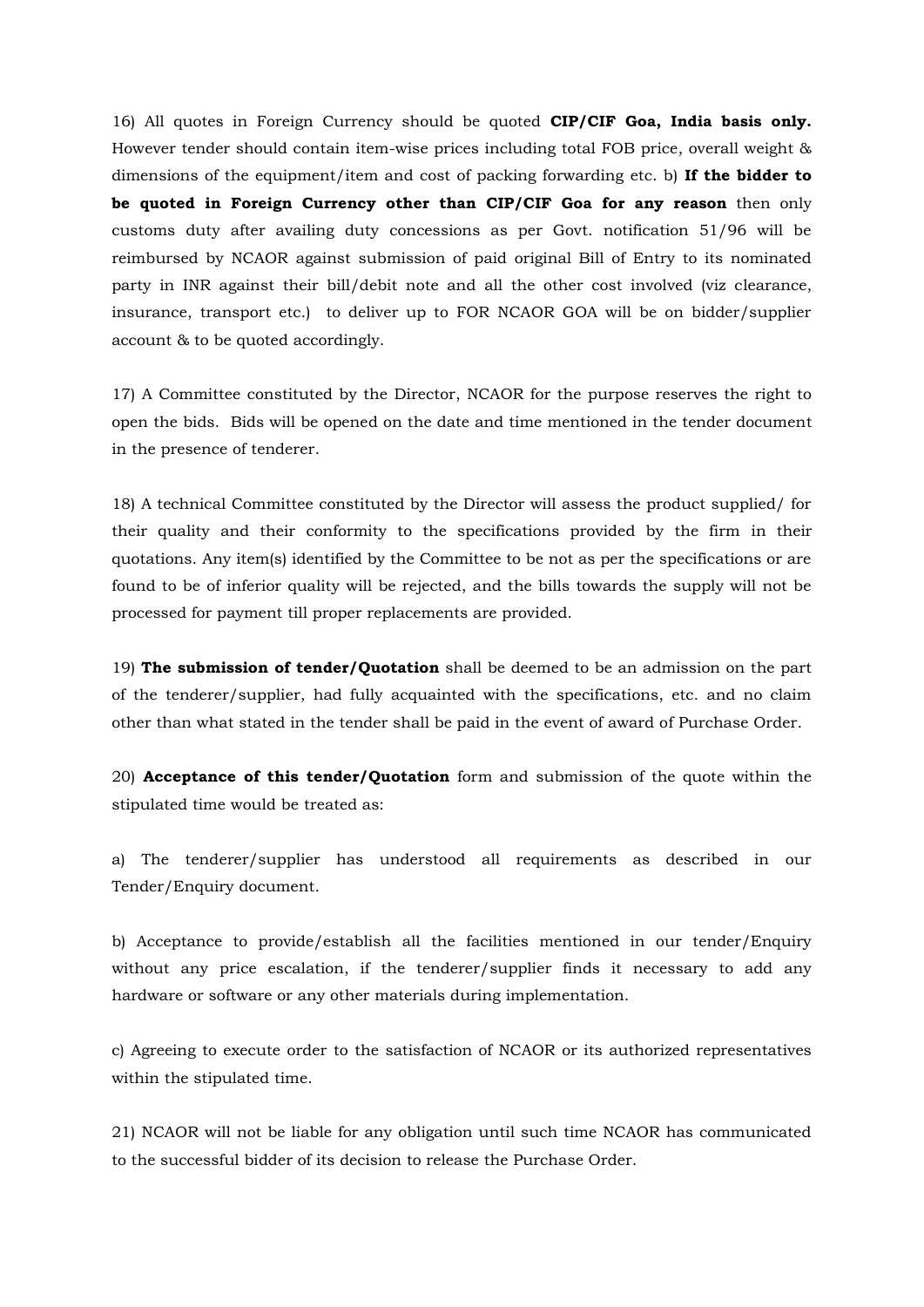22) Installation charges (wherever applicable) should be clearly indicated & to be quoted in price bid only.

### **23) NCAOR will not be responsible for any postal delays.**

24) Bidders shall note that NCAOR will not entertain any correspondence or queries on the status of the offers received against this Tender/Enquiry Invitation.

25) Tenders/Quotation from Manufacturers/Suppliers/Tenderers whose performance was not satisfactory in respect of quality of supplies and delivery schedules in any organizations, are liable for rejection. The tenders/Quotation that do not comply with the above criteria and other terms & conditions are liable for rejection.

26) The Director, NCAOR does not bind to accept the lowest quotation and reserves the right to him, to reject or partly accept any or all the quotations received without assigning any reason.

27) All disputes arising in connection with executing the purchase order will be subject to the Jurisdiction of the Courts in Goa only.

28) No optional items to be quoted.

29) If the bidder prefer to quote on **High Sea Sales basis** on supply of foreign manufactured goods should quote in **INR inclusive of all cost delivery upto FOR NCAOR, GOA basis**. **No GST amount will be reimbursed by NCAOR. NCAOR shall provide only the High Sea Sales agreement as per NCAOR format &** customs duty exemption certificate as per Govt. notification 51/96 as applicable to High Sea Sales.

### 30**) Payment Terms: No advance payment** will be made.

# **A) For Indian currency quote: Payment will be made only after submission of PBG (wherever applicable)**

1) Payment for INR quotes shall be made within 30 days from the date of receipt & acceptance of the Equipment/item as ordered and completion of Installation (wherever applicable) against submission of original signed invoice in triplicate.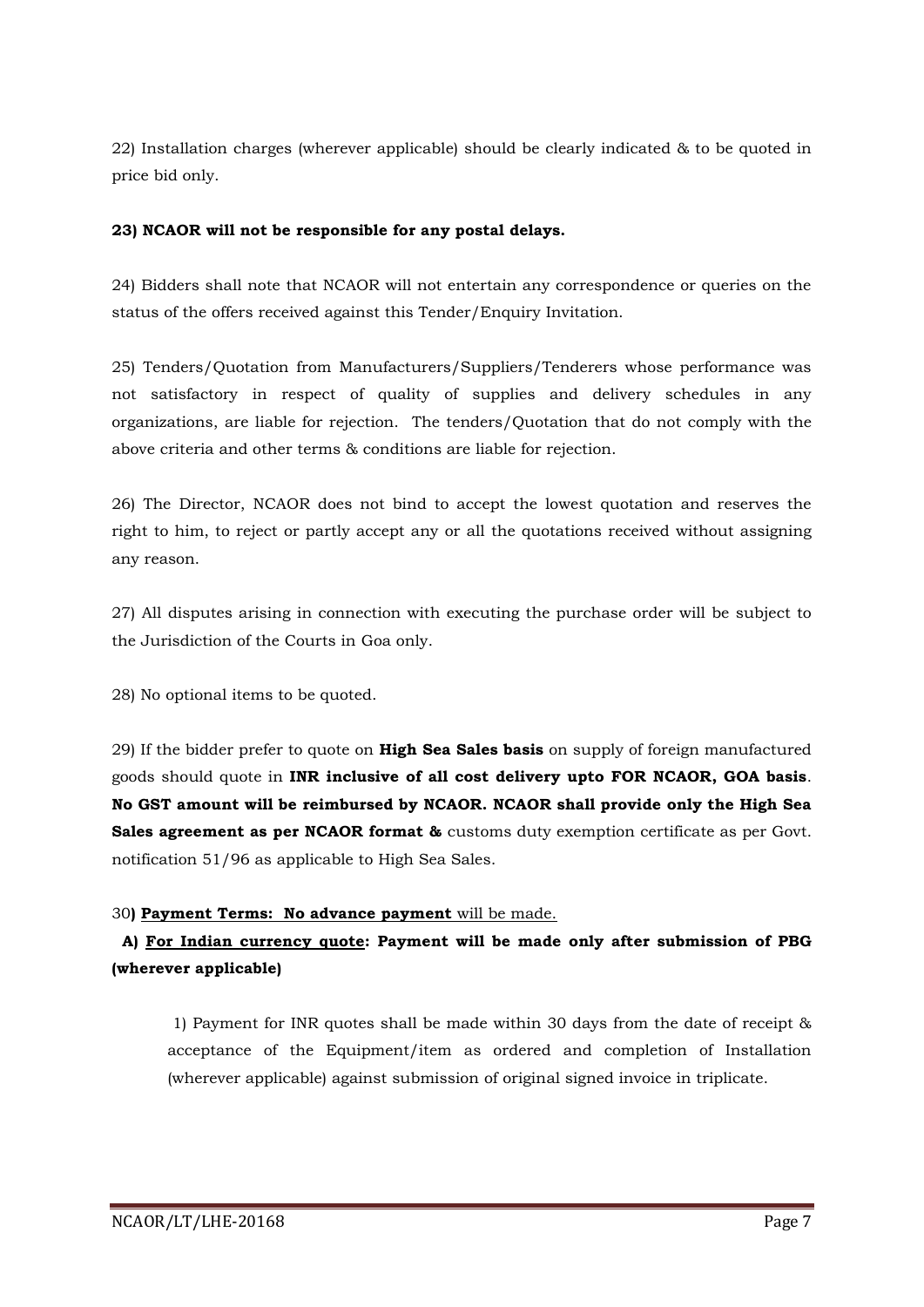# **B) For Foreign currency Quote: i) Payment will be made in foreign currency to Foreign Original Equipment Manufacturer (OEM)/foreign supplier only. ii) Payment will be made only after submission of PBG (wherever applicable)**

a) More beneficial & economical payment method for supplier as well as NCAOR would be through Bank Wire Transfer against delivery of the goods as per order & submission of PBG on submission of following proof of dispatch documents:

- 1) Signed Bill of Lading /Airway Bill
- 2) Packing List
- 3) Certificate of Origin
- 4) Insurance Certificate
- 5) Signed Invoice

b) Payment shall be made within 30 days from the date of receipt & acceptance of the Equipment/item as ordered and completion of Installation (wherever applicable) & on submission of PBG (wherever applicable) against submission of original signed invoice in triplicate.

c) By Letter of Credit (LC) as per NCAOR L/C format only (enclosed as Annexure IV) will be opened only after receipt of order acceptance and submission of PBG (wherever applicable)

d) Bidder should mention the preferred payment option for **foreign currency quote** out of above a, b& c in the techno-commercial bid document.

31) Card rate of bills selling rate as advised by SBI, Commercial Branch, Vasco-da-gama, Goa will be applied as on opening date of the Techno-Commercial bid for all conversion of foreign currency to INR wherever applicable.

32) For foreign supplies quoted in foreign currency, the Purchase Order (PO)/contract/agreement will be placed/entered to/with OEM/foreign supplier only, if need the PO may be routed through their Indian authorised bidder/authorised dealer/agent etc.

33) If Indian authorised bidder/ authorised dealer/agent etc. would like to quote partial supplies in INR then may quote under INR column of the Price bid format and should indicate supplier details from India provided all the responsibilities for such supplies etc. would be rest with original bidder/OEM supplier/main foreign bidder/supplier only. Undertaking to that effect should be provided in the techno-commercial bid.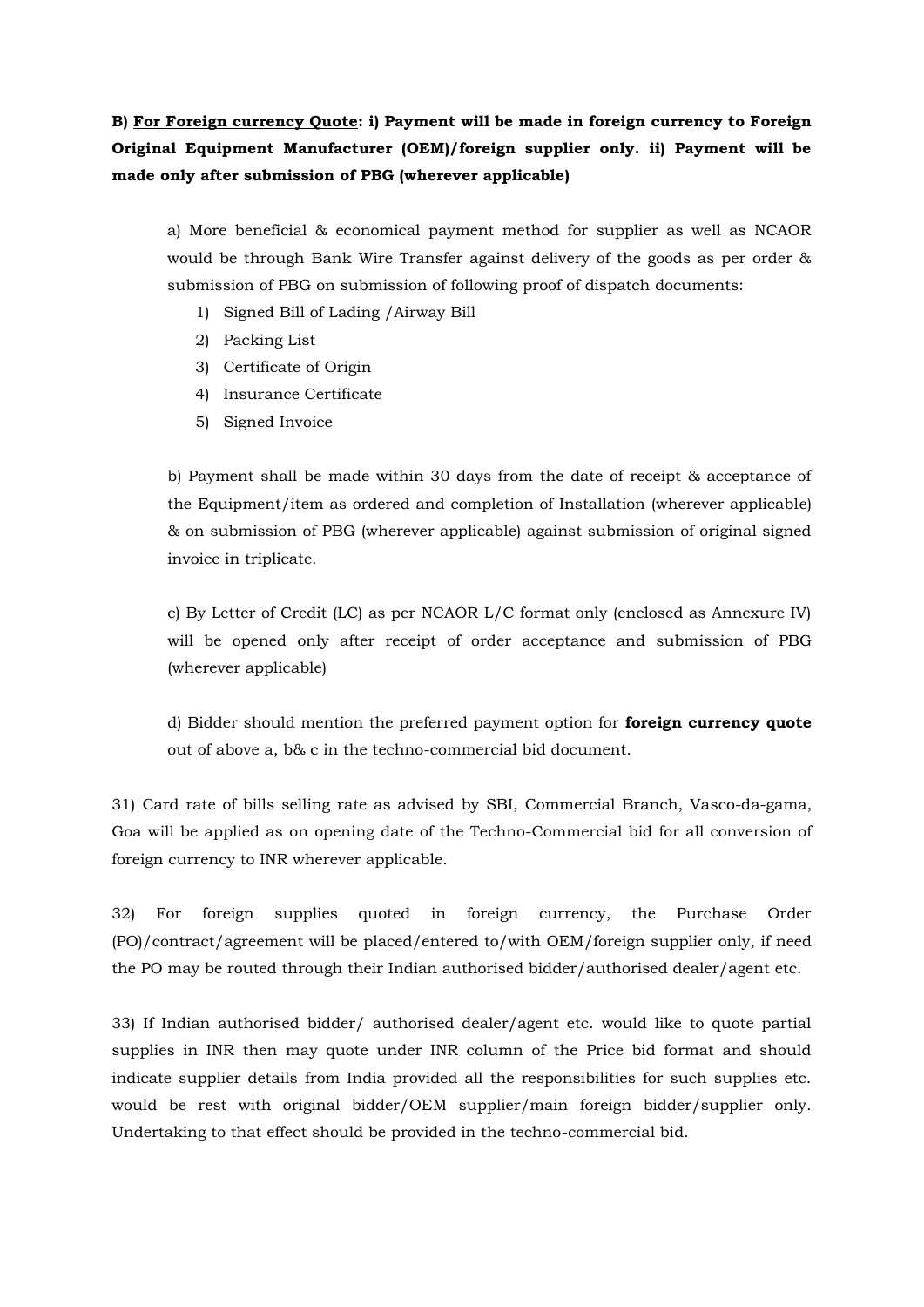34) All bank charges within India will be borne by NCAOR, Goa and outside India will be borne by beneficiary for the foreign payments.

35) The bid will be opened at NCAOR, Goa on 03.04.2018 in presence of tenderer or his representative if any.

> **Sd/- Joint Manager (Procurement & Stores) For and on behalf of Director, NCAOR**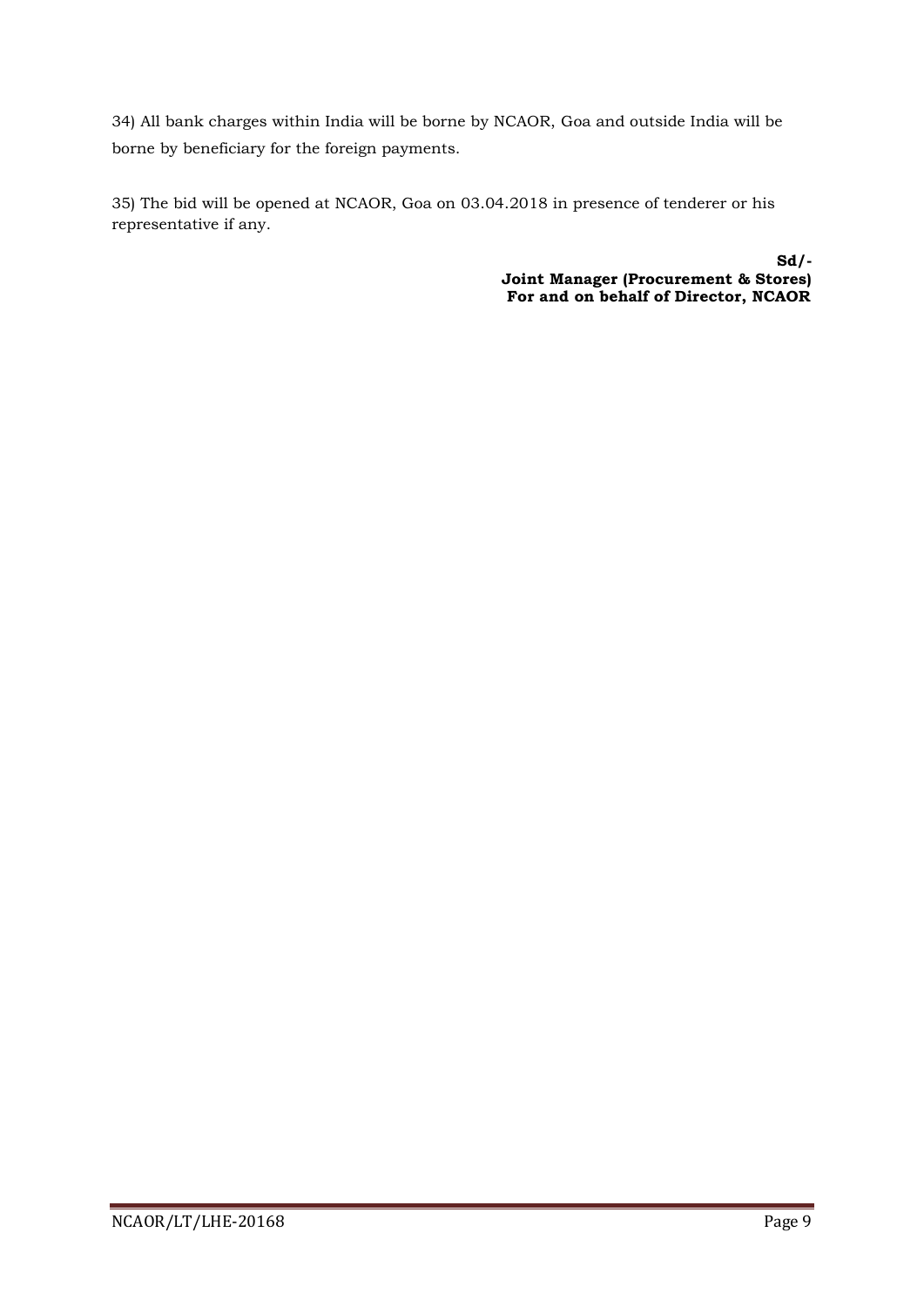## **Tender No: LAB -2994 PRICE BID FORMAT**

1**) Should be quoted in the following Price Bid Format only.**

**2) If quoted only in INR then price bid format column No. 6 & 7 and related row of the Foreign Currency quote may be deleted.**

**3) For any item should be quoted in INR or Foreign Currency only and should not be quoted for the same item in both currency (INR as well as Foreign currency) & if quoted in both currency for same item such price bid will be rejected in totality.** 

**4) Should indicate one quoted Foreign Currency in words in the column 6 & 7 below, if not indicated/mentioned such bid will be rejected in totality**. 5) No optional item to be quoted.

6) If it is two bid system of tender in that case price bid in the price bid format only should be submitted in **separate sealed cover** super scribing tender number & bidder name with address on the cover &**un-priced** bid should be enclosed along with **techno-commercial bid.**

| Sr. | <b>Item Description &amp; Specifications</b>                                           | Quanti | <b>QUOTE IN INR ONLY</b> |                  |                  | O         |                               | QUOTE in one of the International Tradable |                                                  |
|-----|----------------------------------------------------------------------------------------|--------|--------------------------|------------------|------------------|-----------|-------------------------------|--------------------------------------------|--------------------------------------------------|
| No. |                                                                                        | ty     |                          |                  |                  |           | $\mathbf R$                   |                                            | FOREIGN Currency only by the Foreign bidder only |
|     |                                                                                        |        |                          |                  |                  |           |                               |                                            | who is the beneficiary of the payment as per     |
|     |                                                                                        |        |                          |                  |                  |           |                               |                                            | payment clause 30B                               |
|     |                                                                                        |        | Quote                    | Total            | $*$ GST          | Grand     | $\mathbf{o}$                  | <b>Quote Unit Rate after</b>               | <b>Total Amount</b>                              |
|     |                                                                                        |        | <b>Unit Rate</b>         | <b>Amount</b>    | Amount           | Total     | R                             | offering maximum                           | <b>Indicate Quoted Foreign</b>                   |
|     |                                                                                        |        | after                    | (Quantity X      | for each         |           |                               | discount                                   | <b>Currency in words</b>                         |
|     |                                                                                        |        | offering                 | Rate)<br>In INR  | item<br>indicate | In INR    |                               | <b>Indicate Quoted</b>                     |                                                  |
|     |                                                                                        |        | maximu<br>m              |                  | % applied        |           |                               | <b>Foreign Currency in</b><br>words        |                                                  |
|     |                                                                                        |        | discount                 |                  | for each         |           |                               |                                            |                                                  |
|     |                                                                                        |        | In INR                   |                  | item             |           |                               |                                            |                                                  |
|     |                                                                                        |        | $\overline{2}$           | $3=(1 \times 2)$ | 4                | $5=(3+4)$ |                               | 6                                          | $7=(1 \times 6)$                                 |
|     | <b>PISTON</b><br><b>ICELANDIC</b><br><b>SEDIMENT CORER.</b><br>Specifications as below |        |                          |                  |                  |           | $\overline{O}$<br>$\mathsf R$ |                                            |                                                  |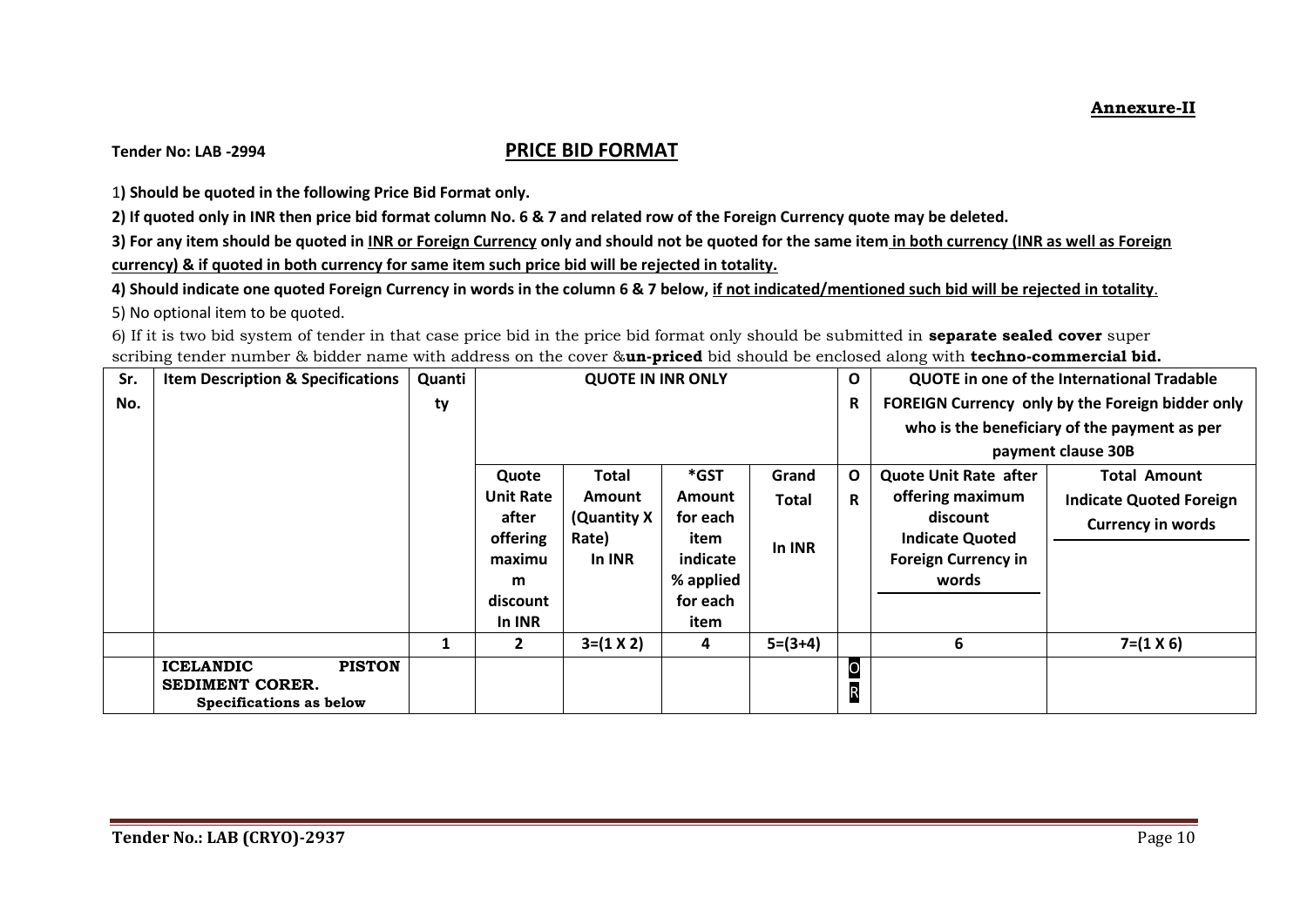|    | <b>ICELANDIC PISTON CORER</b>                              | 01 |  |  |  |  |
|----|------------------------------------------------------------|----|--|--|--|--|
|    | 68 mm id x 71 mm od                                        |    |  |  |  |  |
|    | aluminum and stainless steel                               |    |  |  |  |  |
|    | construction, bolt on barrel                               |    |  |  |  |  |
|    | attachment,<br>drives<br>clear                             |    |  |  |  |  |
|    | polycarbonate tubing                                       |    |  |  |  |  |
|    | $(2\ 5/8" \times 2\ 3/4")$ , 10 m piston                   |    |  |  |  |  |
|    | wire w/attachment hardware,<br>three (3) adjustable piston |    |  |  |  |  |
|    | assemblies w/ "o" rings, ready                             |    |  |  |  |  |
|    | to deploy                                                  |    |  |  |  |  |
| 2. | <b>Extension Rod</b>                                       | 05 |  |  |  |  |
|    | 1.2 m long aircraft aluminum                               |    |  |  |  |  |
|    | holobar construction, stainless                            |    |  |  |  |  |
|    | steel couplers x 7/8" diam-9                               |    |  |  |  |  |
|    | coarse threads, wrench flats                               |    |  |  |  |  |
| 3. | Deep Water Cable Deployed                                  | 01 |  |  |  |  |
|    | <b>Percussion Hammer</b>                                   |    |  |  |  |  |
|    | Assembly                                                   |    |  |  |  |  |
|    | For Icelandic piston corer, 90                             |    |  |  |  |  |
|    | cm long x 8 kg SS tubing                                   |    |  |  |  |  |
|    | (piston cable runs (plumb)                                 |    |  |  |  |  |
|    | through tubing) 1 each bronze                              |    |  |  |  |  |
|    | gravity weight, 1 each slide                               |    |  |  |  |  |
|    | hammer assembly $w/2$ -pt                                  |    |  |  |  |  |
|    | bridle (to lower sampler)                                  |    |  |  |  |  |
| 4. | <b>Gravity Weight</b>                                      | 03 |  |  |  |  |
|    | For Icelandic piston corer,                                |    |  |  |  |  |
|    | bronze x 3 kg x 3 cm id x 10                               |    |  |  |  |  |
|    | cm od                                                      |    |  |  |  |  |
| 5. | <b>Core Barrel</b>                                         | 09 |  |  |  |  |
|    | Clear polycarbonate (68 mm id                              |    |  |  |  |  |
|    | $(2\;5/8")$ x 71 mm od $(2\;3/4")$ x                       |    |  |  |  |  |
|    | 120 cm long poly end caps                                  |    |  |  |  |  |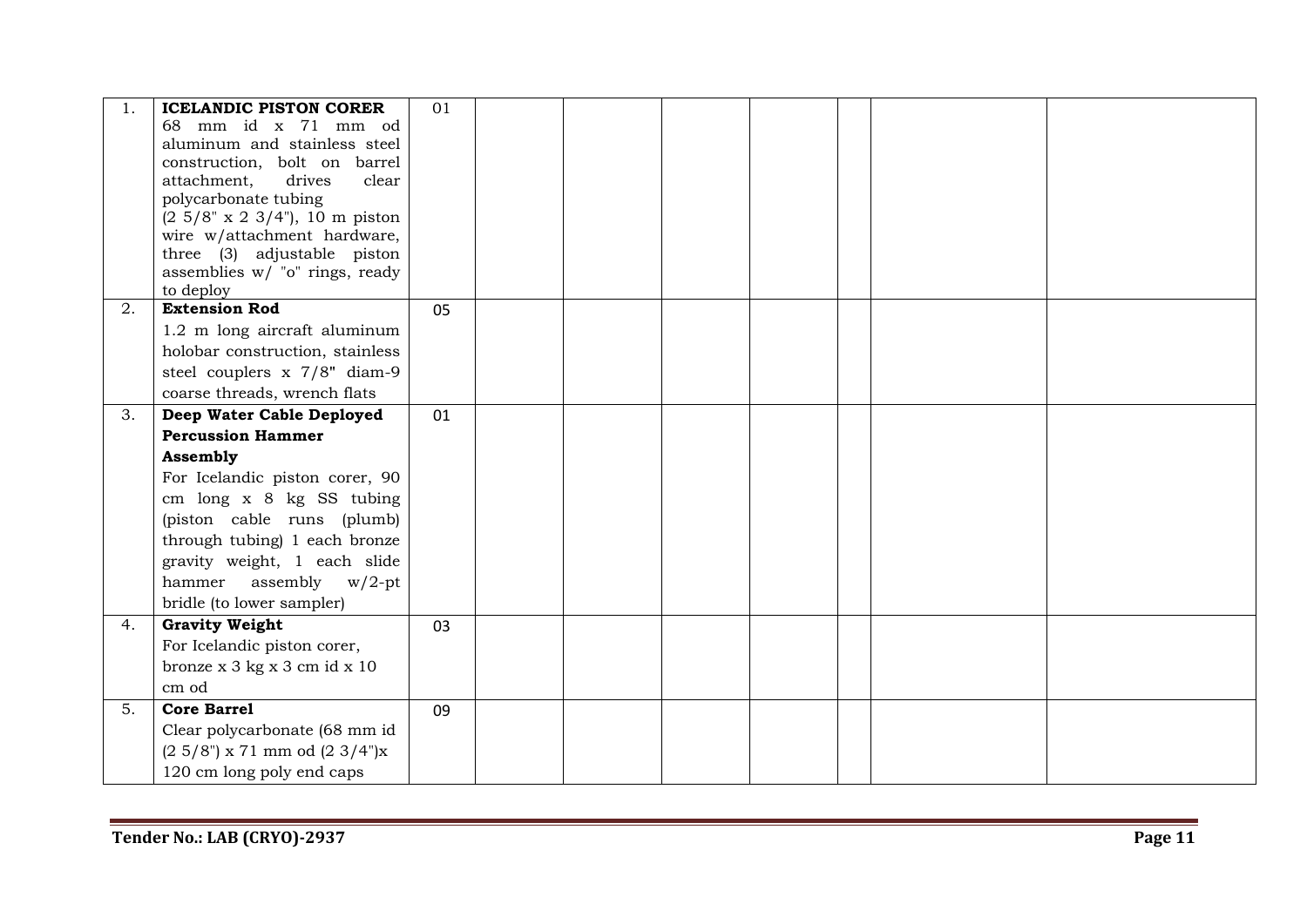| 6.                | <b>Core Barrel</b>                                                                                      | 09 |  |  |  |  |  |  |  |
|-------------------|---------------------------------------------------------------------------------------------------------|----|--|--|--|--|--|--|--|
|                   | Clear polycarbonate (68 mm id                                                                           |    |  |  |  |  |  |  |  |
|                   | $(2\;5/8")$ x 71 mm od $(2\;3/4")$ x                                                                    |    |  |  |  |  |  |  |  |
|                   | 240 cm long poly end caps                                                                               |    |  |  |  |  |  |  |  |
| 7.                | <b>Core Extruding Plug X</b>                                                                            | 18 |  |  |  |  |  |  |  |
|                   | 68 (2 5/8") mm od x 25 mm                                                                               |    |  |  |  |  |  |  |  |
|                   | thick $w/$ "O"- ring seal                                                                               |    |  |  |  |  |  |  |  |
| 8                 | Packing, forwarding, Freight, Insurance                                                                 |    |  |  |  |  |  |  |  |
|                   | etc., on FOR NCAOR Goa basis.                                                                           |    |  |  |  |  |  |  |  |
| 9                 | <b>GRAND TOTAL FOR INR</b>                                                                              |    |  |  |  |  |  |  |  |
| 10                | FOB Charges (including packing & forwarding etc)                                                        |    |  |  |  |  |  |  |  |
| 11                | CIP Goa Airport(by AIR) OR CIF Goa Port (by SEA)(Please strike out whichever is not applicable).        |    |  |  |  |  |  |  |  |
|                   | If it is not striked out clearly it will be assumed that quote is on CIP by AIR & it will be binding on |    |  |  |  |  |  |  |  |
|                   | tenderer.                                                                                               |    |  |  |  |  |  |  |  |
| $12 \overline{ }$ |                                                                                                         |    |  |  |  |  |  |  |  |
|                   | <b>GRAND TOTAL FOR QUOTED ONE FOREIGN CURRENCY</b>                                                      |    |  |  |  |  |  |  |  |
|                   |                                                                                                         |    |  |  |  |  |  |  |  |

**1. Validity: 90 days from the due date of tender.**

**2. Delivery by(please indicate): on or before \_\_\_\_\_\_\_\_\_\_\_\_\_\_\_\_\_\_\_\_\_\_**

3 I/We accept all the terms & conditions of the tender/enquiry and we will deliver the materials as above in case of award of contract.

**Signature:**

**Designation:**

**Bidders Name with address & Seal:**

**Phone No.:** 

**Email Address:**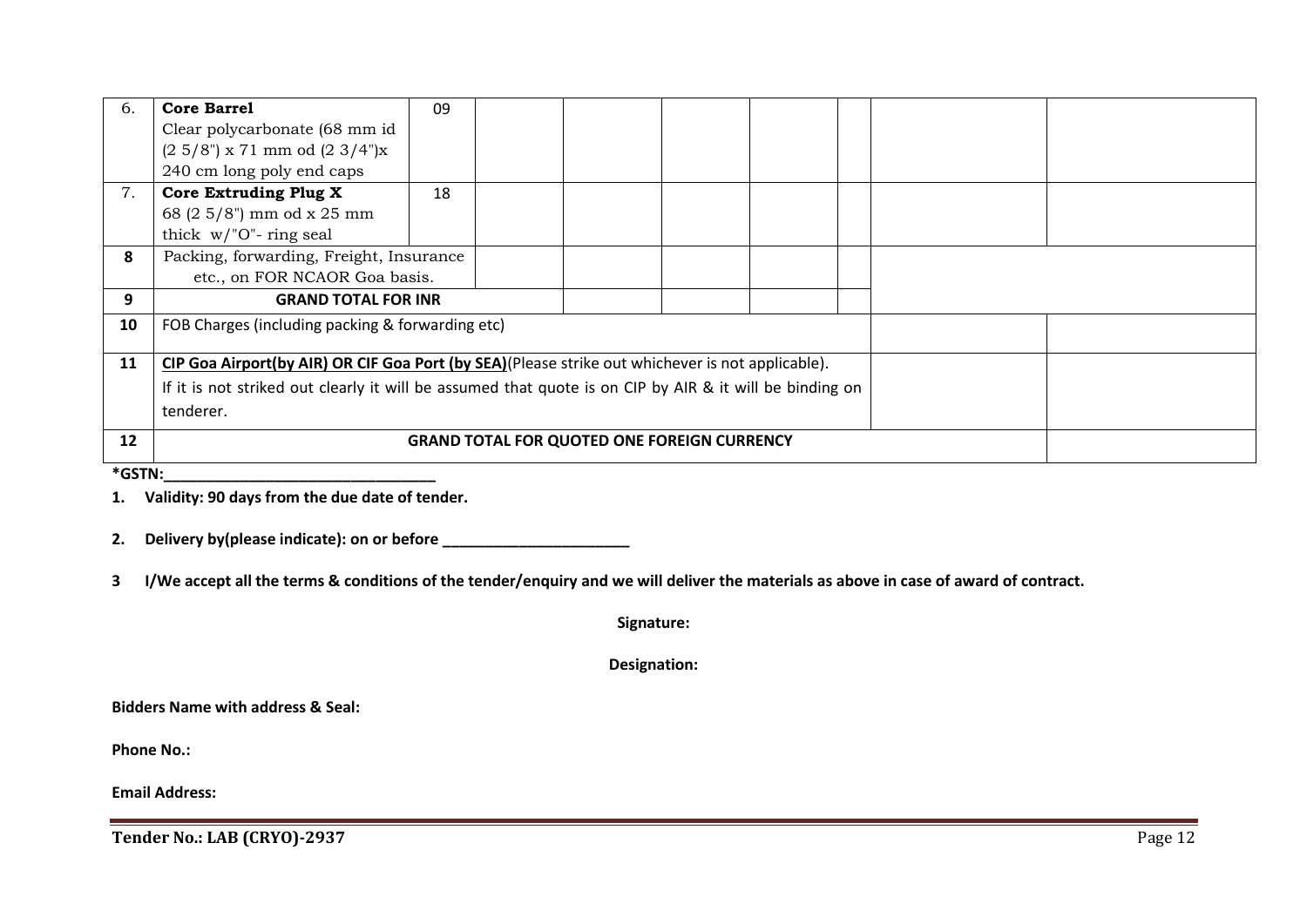**QUESTIONNAIRE – to be provided in Techno-Commercial Bid document.**

- **a. Name of the Manufacturer / Tenderer**
- **b. Full postal address with Telephone, Telefax, Email**
- **c. Please specify whether Public Limited, Company, Private Organization or Partnership Firm**
- **d. Nature of the Business**
- **e. Date of Establishment**
- **f. Present Turnover**
- **g. Permanent Income Tax Ref. No.**
- **h. G.S.T. NO.**
- **i. Address & Telephone Nos. Of your branch office in GOA (please specify whether Distributing/Servicing/Marketing the products)**
- **j. Techno Commercial Compliance statement: should be provided**
- **k. Reference of reputed Customers**
- **l. Details of the highest order executed and value thereof**
- **m. Technical Specifications/Literature/Brochure should be enclosed.**
- **n. If quoted in Foreign Currency should mention the preferred payment option out of a, b & c of clause-30 B in the Techno-Commercial bid document & acceptance of the same.**
- **o. Offered Date of supply (on or before-----------------) should be indicated in the Techno-commercial bid.**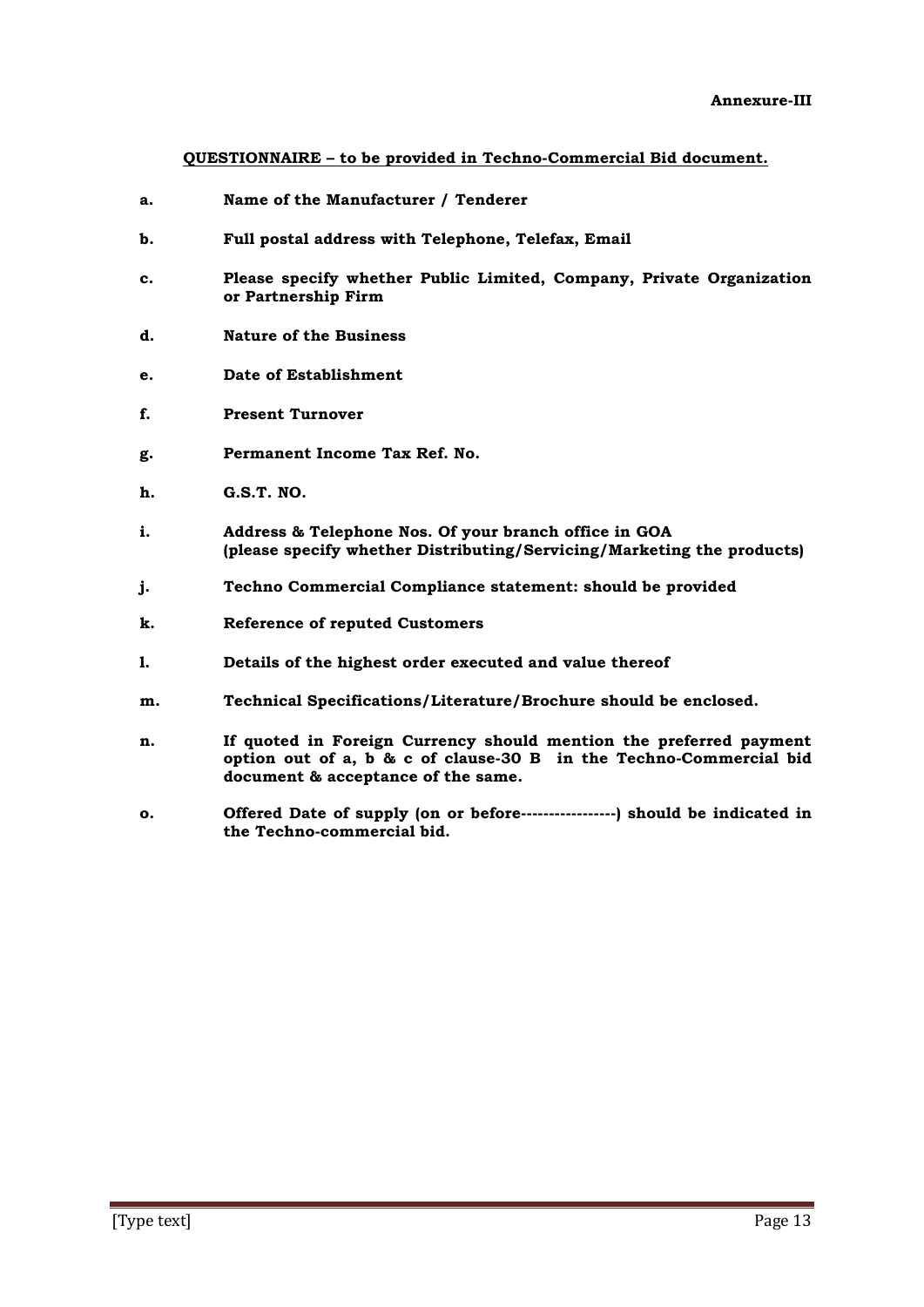# **NCAOR LC APPLICATION FORMAT (CIP/CIF BASIS)**

| Sr.<br>No.     | 40 A    | TYPE OF L/C                                                   | <b>IRREVOCABLE</b>                                                                  |                                                                                |                                                                                         |                                                                    |  |  |
|----------------|---------|---------------------------------------------------------------|-------------------------------------------------------------------------------------|--------------------------------------------------------------------------------|-----------------------------------------------------------------------------------------|--------------------------------------------------------------------|--|--|
| $\mathbf{1}$   | $31\,D$ | DATE & PLACE OF EXPIRY                                        |                                                                                     | DATE: 21 DAYS FROM DATE OF SHIPMENT<br>PLACE : AT THE COUNTER OF ADVISING BANK |                                                                                         |                                                                    |  |  |
| 2              | 51A     | <b>APPLICANT BANK</b><br><b>BIC</b>                           | SBININBB229                                                                         | STATE BANK OF INDIA (COMMERCIAL BRANCH)<br>VASCO-DA-GAMA                       |                                                                                         |                                                                    |  |  |
| 3              | 50      | NAME & ADDRESS OF<br>THE APPLICANT                            | INDIA.                                                                              |                                                                                | NATIONAL CENTRE FOR ANTARCTIC AND OCEAN<br>RESEARCH, HEADLAND SADA, VASCO-DA GAMA, GOA, |                                                                    |  |  |
| $\overline{4}$ | 59      | <b>BENEFICIARY</b><br>NAME & ADDRESS OF<br><b>BENEFICIARY</b> | PLEASE INDICATE IN FULL AS PER FPO                                                  |                                                                                |                                                                                         |                                                                    |  |  |
| 5              | 32 B    | <b>CURRENCY CODE &amp;</b><br><b>AMOUNT</b><br>OF CURRENCY    | PLEASE INDICATE AS PER FPO                                                          |                                                                                |                                                                                         |                                                                    |  |  |
| 6              | 41 A    | CREDIT AVAILABLE WITH                                         | STATE BANK OF INDIA FOREIGN BRANCH /<br><b>BENEFICIARY BANK</b>                     |                                                                                |                                                                                         |                                                                    |  |  |
|                |         | CREDIT AVAILABLE BY                                           | <b>NEGOTIATION</b>                                                                  |                                                                                |                                                                                         |                                                                    |  |  |
| $\overline{7}$ | 42 C    | UNANCE OF THE DRAFTS<br>AT<br><b>NARRATIVE</b>                | AT SIGHT                                                                            |                                                                                |                                                                                         |                                                                    |  |  |
| 8              | 42 A    | DRAFTS TO BE DRAWN ON<br>DRAWEE BIC                           | SBININBB229<br>STATE BANK OF INDIA, COMMERCIAL BRANCH, VASCO-<br>DA-GAMA GOA, INDIA |                                                                                |                                                                                         |                                                                    |  |  |
| 9              | 43 P    | PARTIAL SHIPMENTS                                             | <b>PROHIBITED</b>                                                                   | 43<br>T                                                                        | <b>TRANSHIPMENTS</b>                                                                    | <b>PERMITTED</b>                                                   |  |  |
| 10             | 44 E    | PORT OF LOADING /<br>AIRPORT OF DEPARTURE<br><b>NARRATIVE</b> | <b>PLEASE</b><br><b>INDICATE</b><br>THE PLACE                                       | 44F                                                                            | PORT OF<br>DISCHARGE /<br><b>AIRPORT OF</b><br><b>DESTINATION</b><br><b>NARRATIVE</b>   | <b>PLEASE</b><br><b>INDICATE</b><br>THE PLACE<br><b>AS PER FPO</b> |  |  |
| 11             | 44 D    | LATEST SHIPMENT DATE -<br>SHIPMNT PERIOD                      | ON OR BEFORE PLEASE INDICATE DATE                                                   |                                                                                |                                                                                         |                                                                    |  |  |
| 12             | 45A     | DESCRIPTION OF GOODS                                          | <b>AS PER FPO</b>                                                                   |                                                                                |                                                                                         |                                                                    |  |  |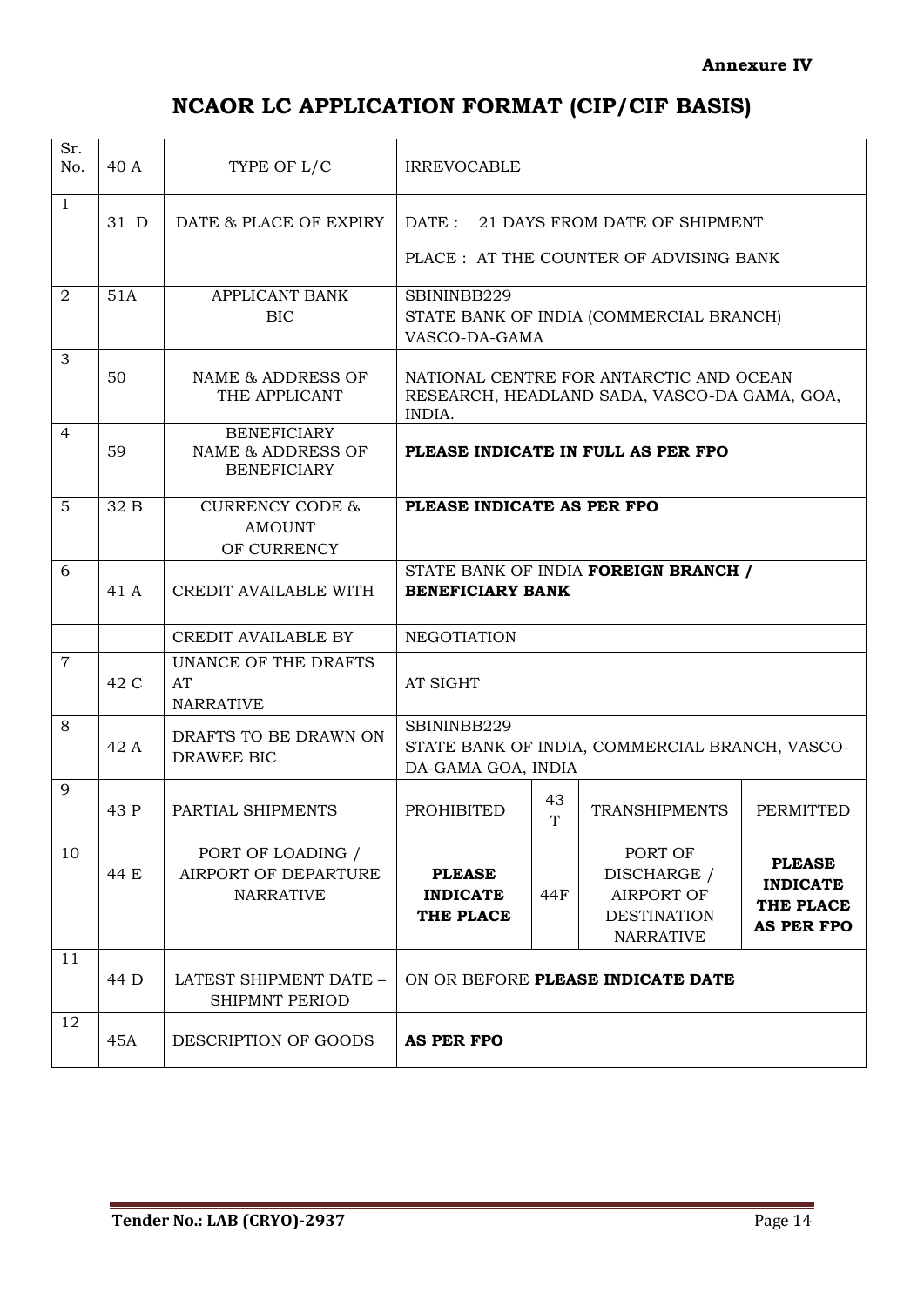|          |           | (BANK) NAME & ADDRESS<br><b>ADVICE THRU BANK</b>                                                                                                                                                                                               | <b>BANK</b>                                                                                                                                                                                                                                                                                                                                                                                                                                                                                                                                                                                                                                                                                                                                                                                                                                                                                                                      |
|----------|-----------|------------------------------------------------------------------------------------------------------------------------------------------------------------------------------------------------------------------------------------------------|----------------------------------------------------------------------------------------------------------------------------------------------------------------------------------------------------------------------------------------------------------------------------------------------------------------------------------------------------------------------------------------------------------------------------------------------------------------------------------------------------------------------------------------------------------------------------------------------------------------------------------------------------------------------------------------------------------------------------------------------------------------------------------------------------------------------------------------------------------------------------------------------------------------------------------|
|          |           | THE BENEFICIARY THROUGH                                                                                                                                                                                                                        | (SHOULD BE SAME AS AT 41A) / BENEFICIARY                                                                                                                                                                                                                                                                                                                                                                                                                                                                                                                                                                                                                                                                                                                                                                                                                                                                                         |
| 18<br>19 | 78<br>57A | INSTRUCTION TO THE PAYING /<br>ACCEPTING BANK NARRATIVE<br>CREDIT TO BE ADVISED TO                                                                                                                                                             | 1. THIS CREDIT IS SUBJECT TO UCPDC (2007<br>REVISION) ICC PUBLICATION NO. 600.<br>2. ON RECEIPT OF DOCUMENTS AT OUR<br>COUNTRIES IN STRICT COMPLIANCE WITH LC<br>TERMS AND CONDITIONS WE SHALL REMIT<br>PROCEEDS AS PER YOR INSTRUCTIONS.<br>3. OUR CHARGES FOR DISCREPANT DOCUMENTS<br>ARE USD 50/-.<br>4. ALL DOCUMENTS IN ONE LOT TO STATEMENT<br>OF INDIA, COMMERCIAL BRANCH, SHREE<br>VIDYADHIRAJ BHAVAN, F.L. GOMES ROAD,<br>VASCO DA GAMA, GOA, INDIA 403802<br>STATE BANK OF INDIA FOREIGN BRANCH                                                                                                                                                                                                                                                                                                                                                                                                                        |
| 17       | 49        | <b>CONFIRMATION</b><br><b>INSTRUCTIONS</b>                                                                                                                                                                                                     | WITH / WITHOUT                                                                                                                                                                                                                                                                                                                                                                                                                                                                                                                                                                                                                                                                                                                                                                                                                                                                                                                   |
| 16       | 48        | PERIOD FOR DOCUMENTS TO<br>BE<br><b>PRESENTED</b>                                                                                                                                                                                              | DOCUMENTS SHOULD BE PRESENTED WITHIN<br>21 DAYS FROM THE DATE OF SHIPMENT                                                                                                                                                                                                                                                                                                                                                                                                                                                                                                                                                                                                                                                                                                                                                                                                                                                        |
| 15       | 71 B      | TO BENEFICIRY'S A/C                                                                                                                                                                                                                            | SPECIFY IF ANY CHARGES ARE ALL BANK CHARGES OUTSIDE INDIA ARE ON<br>BENEFICIARY'S ACCOUNT                                                                                                                                                                                                                                                                                                                                                                                                                                                                                                                                                                                                                                                                                                                                                                                                                                        |
| 14       | 47 A      | ADDITIONAL CONDITIONS :<br>1.<br><b>ISSUING BANK.</b><br>2.<br>3.<br>AND NOT OVERAGED.<br>4.<br>BE PRESENTED FOR LC ISSUING BANK FILE.                                                                                                         | ALL DOCUMENTS MUST MENTION OUR L/C NUMBER, DATE AND NAME OF<br>CREDIT IS SUBJECT TO THE UNIFORM CUSTOMS AND PRACTICES FOR THE<br>DOCUMENTARY CREDIT (2007 REVESION) ICC PUBLICATION NO 600.<br>(FOR SEA FREIGHT) CONSIGNMENT TO BE SHIPPED THROUGH CLASS VESSEL<br>ONE ADDITIONAL COPY / PHOTOCOPY OF ALL REQUIRED DOCUMENTS MUST                                                                                                                                                                                                                                                                                                                                                                                                                                                                                                                                                                                                |
| 13       | 46 A      | DOCUMENTS REQUIRED :<br>a)<br>COMMERCIAL BRANCH, VASCO DA GAMA, GOA, INDIA<br>b)<br>AS PER FPO.<br>C)<br><b>COUNTRY ORIGIN.</b><br>PACKING LIST IN TRIPLICATE.<br>d)<br>e)<br>PAYABLE IN INDIA.<br>OCEAN RESEARCH, GOA, MARKED FREIGHT PREPAID | DRAFT FOR 100 PCT OF INVOICE VALUE DRAWN ON STATE BANK OF INDIA,<br>SIGNED INVOICES IN TRIPLICATE QUOTING F.P.O.NO. & DATED AND<br>AMENDMENT DATED WITH INDICATING ALL DESCRIPTION OF SUPPLIED ITEMS<br>CERTIFICATE SHOWING GOODS TO BE OF PLEASE INDICATE THE ORIGIN OF<br>INSURANCE CERTIFICATE IN DUPLICATE COVERING AIRFREIGHT / MARINE(<br>PLEASE STRIKE WHICHEVER IS NOT APPLICABLE) INSURANCE AS PER<br>INSTITUTE CARGO CLAUSES (F.P.A/W.A/ ALL RISKS) AND PERILS AS PER<br>INSTITUTE STRIKES, RIOTS AND CIVIL COMMOTIONS CLAUSES, WAR RISK AS PER<br>INSTITUTE CLAUSES COVERS FOR C.I.F VALUES PLUS 10 PCT CLAIM, IF ANY,<br>COMPLETE SET OF MASTER AIRWAY BILL / OCEAN BILL OF LADING (PLEASE<br><b>STRIKE WHICHEVER IS NOT APPLICABLE)</b> STATING SHIPMENT TO <b>(SAME</b><br>AS AT CLAUSE 44F) AND CONSIGNED TO STATE BANK OF INDIA, COMMERCIAL<br>BRANCH, VASCO-DA-GAMA, GOA A/C. NATIONAL CENTRE FOR ANTARCTIC AND |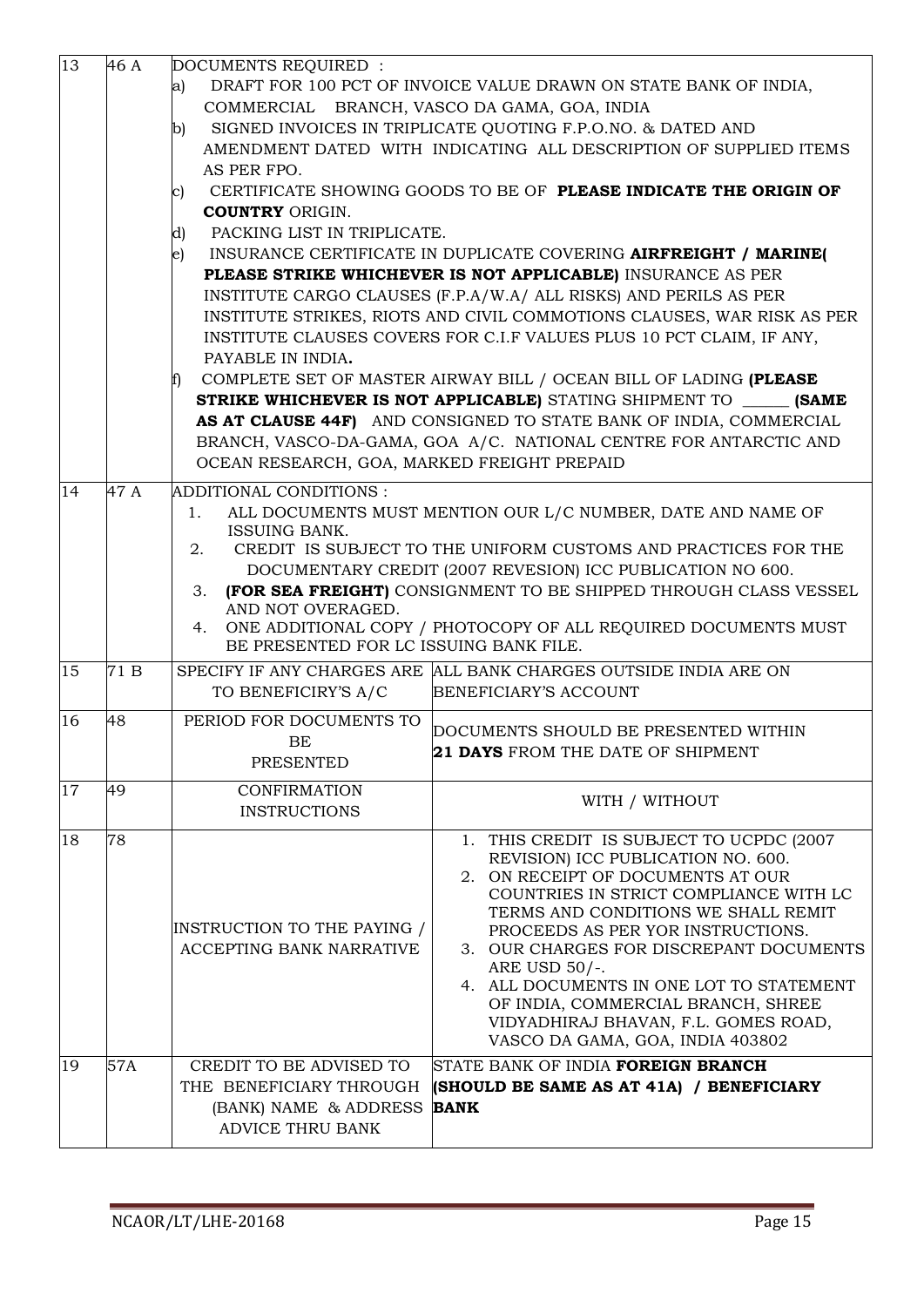### **TECNOCOMMERCIAL COMPLIANCE STATEMENT FOR SUPPLY OF ICELANDIC PISTON SEDIMENT CORER**

| Sr.<br>No.     | TECHNICAL COMPLIANCE STATEMENT FOR<br>SUPPLY OF ICELANDIC PISTON SEDIMENT                                          | Complied/<br><b>Not</b><br>Complied | <b>Extra</b><br><b>Features</b> |
|----------------|--------------------------------------------------------------------------------------------------------------------|-------------------------------------|---------------------------------|
|                | <b>CORER</b>                                                                                                       |                                     |                                 |
|                | Specifications for Spares for Icelandic Piston                                                                     |                                     |                                 |
|                | <b>Sediment Corer</b>                                                                                              |                                     |                                 |
| 1              | <b>ICELANDIC PISTON CORER</b>                                                                                      |                                     |                                 |
|                | 68 mm id x 71 mm od aluminum and stainless steel<br>construction, bolt on barrel attachment,<br>drives<br>clear    |                                     |                                 |
|                | polycarbonate tubing                                                                                               |                                     |                                 |
|                | $(2\ 5/8"$ x 2 3/4"), 10 m piston wire w/attachment hardware,                                                      |                                     |                                 |
|                | three (3) adjustable piston assemblies $w/$ "o" rings, ready to                                                    |                                     |                                 |
|                | deploy                                                                                                             |                                     |                                 |
| 2              | <b>Extension Rod</b>                                                                                               |                                     |                                 |
|                | 1.2 m long aircraft aluminum holobar construction, stainless                                                       |                                     |                                 |
|                | steel couplers x 7/8" diam-9 coarse threads, wrench flats                                                          |                                     |                                 |
| 3              | Deep Water Cable Deployed Percussion Hammer                                                                        |                                     |                                 |
|                | <b>Assembly</b>                                                                                                    |                                     |                                 |
|                | For Icelandic piston corer, 90 cm long x 8 kg SS tubing                                                            |                                     |                                 |
|                | (piston cable runs (plumb) through tubing) 1 each bronze                                                           |                                     |                                 |
|                | gravity weight, 1 each slide hammer assembly $w/2$ -pt bridle                                                      |                                     |                                 |
|                | (to lower sampler)                                                                                                 |                                     |                                 |
| $\overline{4}$ | <b>Gravity Weight</b>                                                                                              |                                     |                                 |
|                | For Icelandic piston corer, bronze x 3 kg x 3 cm id x 10 cm<br>od                                                  |                                     |                                 |
| 5              | <b>Core Barrel</b>                                                                                                 |                                     |                                 |
|                | Clear polycarbonate (68 mm id $(2\ 5/8)$ ") x 71 mm od $(2\ 3/4)$ ")x                                              |                                     |                                 |
|                | 120 cm long poly end caps                                                                                          |                                     |                                 |
| 6              | <b>Core Barrel</b>                                                                                                 |                                     |                                 |
|                | Clear polycarbonate (68 mm id $(2\ 5/8)$ ") x 71 mm od $(2\ 3/4)$ ")x                                              |                                     |                                 |
|                | 240 cm long poly end caps                                                                                          |                                     |                                 |
| $\overline{7}$ | <b>Core Extruding Plug X</b>                                                                                       |                                     |                                 |
|                | 68 (2 5/8") mm od x 25 mm thick $w$ /"O"- ring seal                                                                |                                     |                                 |
| 8              | Whether optional item has been quoted                                                                              | Yes/No                              |                                 |
| 9              | In case of Bid submitted by other than original equipment                                                          | Yes/No                              |                                 |
|                | manufacturer<br>(OEM)<br>original<br>or<br>supplier,<br>whether                                                    |                                     |                                 |
|                | authorization letter from them to quote on behalf of them or                                                       |                                     |                                 |
|                | valid certificate as authorized distributor/agent/dealer from                                                      |                                     |                                 |
|                | them is available. If yes attached copy of the same<br>Whether PBG (wherever applicable) as per Enquiry will be    |                                     |                                 |
| 10             | provided in case of award of contract                                                                              | Yes/No                              |                                 |
|                |                                                                                                                    |                                     |                                 |
| 11             | Unconditional Tender/Enquiry acceptance as per Enquiry is<br>signed by the bidder & enclosed to the Tender/Enquiry | Yes/No                              |                                 |
| 12             | Acceptance of NCAOR LC terms (as per Annexure IV) in case                                                          | Yes/No                              |                                 |
|                | of LC payment is opted.                                                                                            |                                     |                                 |
| 13             | All Bank charges within India will be borne by NCAOR &                                                             | Accepted                            |                                 |
|                | outside India will be borne by beneficiary for the Foreign                                                         |                                     |                                 |
|                | payments.                                                                                                          |                                     |                                 |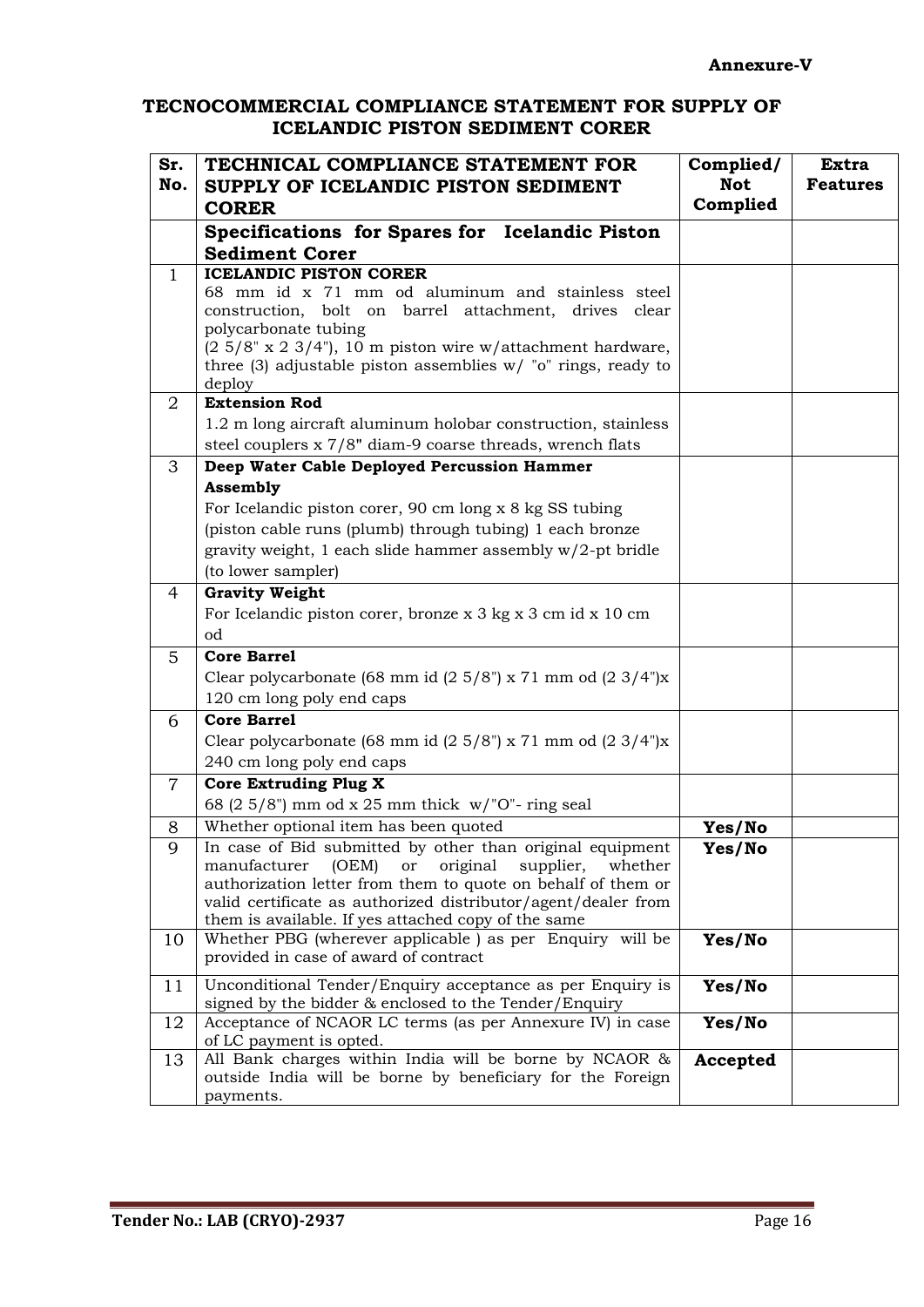### **Annexure-VI**

### **TENDER ACCEPTANCE UNDERTAKING**

To

The Director, NCAOR, Headland Sada, Vasco – Goa.

**Having examined the tender document** for "**SUPPLY OF ICELANDIC PISTON SEDIMENT CORER** " we undersigned hereby offer to supply the equipment in conformity with all specifications and conditions set out in the tender document and price as quoted in the price bid.

We enclosed all the relevant documents as per the tender.

We understand that you are not bound to accept the lowest or any tender received.

**Date :**

**(Signature of Bidder)**

**Name :**

**Designation** :

Seal